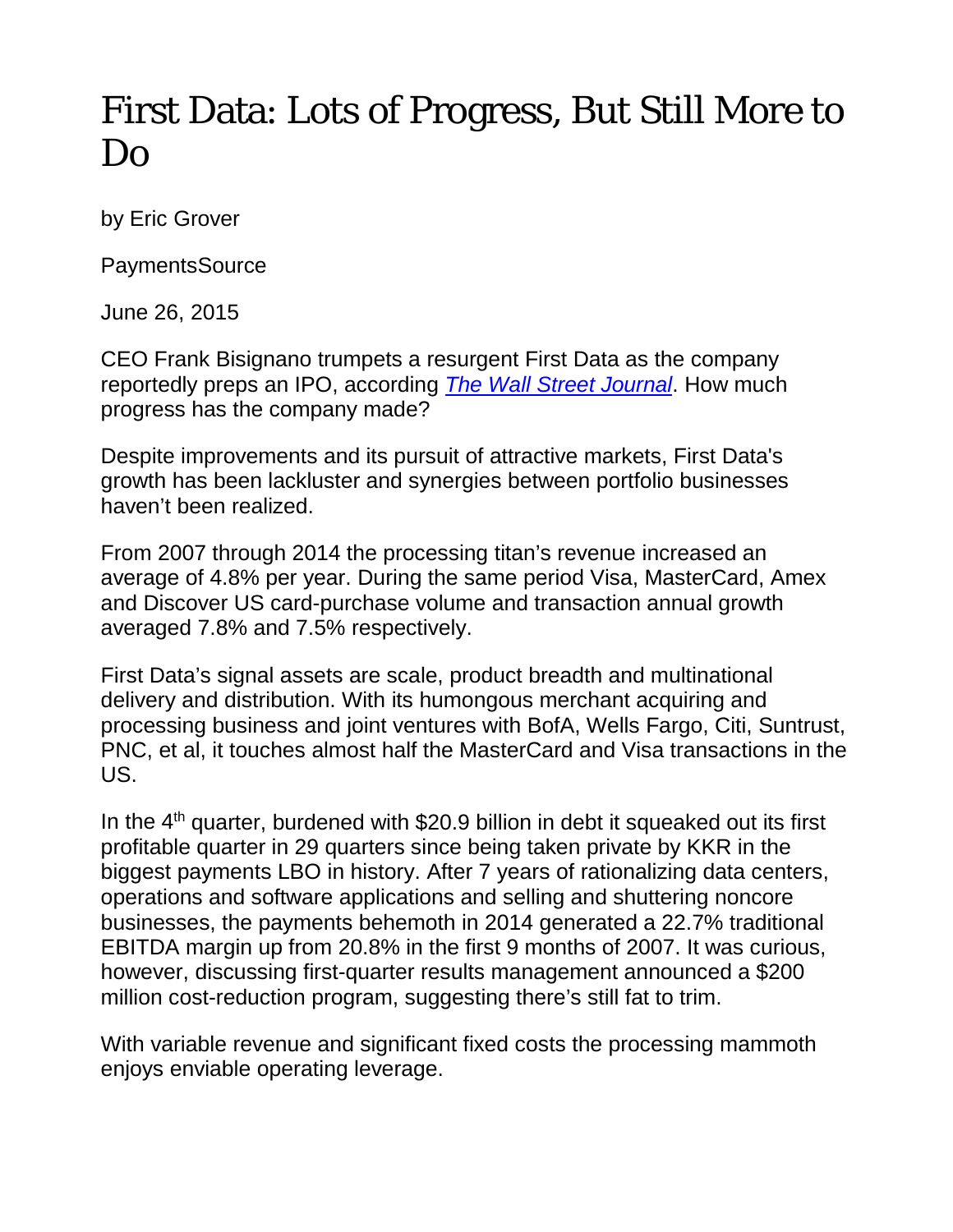Its electronic-payments markets enjoy strong secular growth. In mature markets like the U.S. barring another deep recession while tapering, electronic payments will continue to outpace population and GDP growth. If consumers use Apple Pay or Google Wallet instead of a plastic card to pay at the physical point of sale or in the cloud First Data or a competitor also processes it. Cash is still king in most countries providing ample headroom.

In the U.S. the giant processor is trying to sell additional services around payments to merchants.

It's pushing the proprietary Clover platform for revenue and to increase merchants' switching costs. While large retailers won't tie themselves to an acquirer through a locked POS system, the payments colossus may control a large enough ecosystem to make it successful with SMEs, which notwithstanding higher origination and servicing costs are more profitable because of richer pricing.

While the U.S. remains its locomotive, to bolster growth First Data needs to expand and deepen its international footprint.

First Data is slightly more international than before the leveraged buyout. Non-U.S. markets accounted for 23.4% of processing and product revenue in the first 9 months of 2007 as a public company and 25% in 2014.

The alluring Chinese card-payments market is the world's second largest. There are 4.9 billion general-purpose payment cards. POS terminal deployment in 2013 increased 49%. Card-payment growth accelerated from 44% in 2013 to 52% in 2014. And annual per-capita card payments are only 14.5 underscoring the immense opportunity. Unfortunately, despite China's commitment to open its domestic card market, it's still largely inaccessible for foreign payment networks and processors.

Other large and potentially large markets abroad are more open. The payments giant bolstered beachheads in Brazil and India. Long-term India's potentially a huge market. Having acquired ICICI's merchant processing business First Data's positioned to participate. And Europe remains a patchwork of national markets where First Data is more pan-European than large traditional local competitors such as Equens, Nets, Worldline, and WorldPay.

If First Data is to be more than simply a portfolio of related paymentprocessing assets its businesses must be stronger because of their siblings.